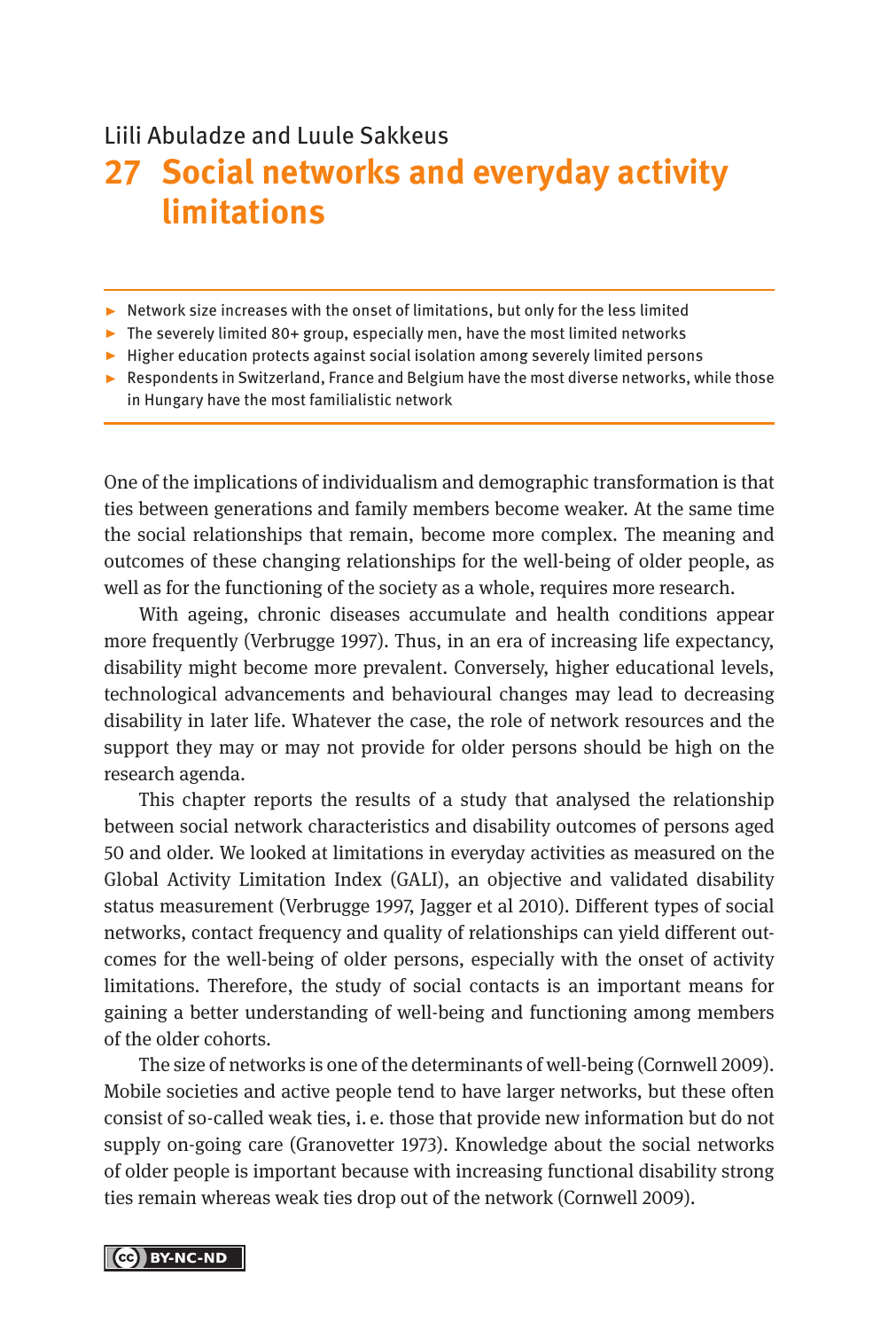The composition of networks is another important aspect in determining the well-being of older people and their coping with everyday activities when limitations set in. Marital status has been found to have a protective effect on one's physical ability. At the stage of limitations with daily activities, the most frequent source of support tends to be a spouse, followed by children (Wenger 1997). Spouses of physically disabled persons tend to be equated with the availability of strong emotional support, but considerable numbers of married people often lack such support. Also, the number of friends and relatives decreases with age, due to their own declining health and death, and because weaker ties - such as friends - drop out of the network when activity limitations emerge. Closer ties are easier to maintain as these are often embedded in familialistic environments, requiring less reciprocity (Cornwell 2009).

Another aspect presented in this chapter focuses on the frequency of contacts. Older people having fewer contacts with both family and friends have indicated lower scores on several scales of health-related quality of life (Lopez Garcia et al. 2005). People with severe health problems and disabilities may have trouble reciprocating in basic social exchanges. This introduces an element of inequity which can jeopardise social relationships and reduce the size of networks, while at the same time increasing the number of contacts that one has with those who remain in the network (Cornwell 2009, Oishi et al. 2013).

All of these factors tend to characterise the social network as a protector against loneliness. Other research has revealed that experiencing loneliness and social isolation results in worse health outcomes, especially poor mental health and depression (Cornwell 2009, Greenfield & Russell 2010, Moor & Komter 2011, Oishi et al. 2013). In this study we model general satisfaction with relations in the social network as a proxy for not feeling loneliness and social isolation despite the size, type and frequency of contacts one may have. In general, our main research interest derives from the assumption that the characteristics of social networks have protective effects for people who are limited in their activities. However, owing to the different evolution of societies, the nature of the network effects may differ between countries.

### **27.1 Limitations in everyday activities**

The distribution of limitations in everyday activities according to GALI is distinguished by three levels (severely limited; limited – but not severely and not limited). Estonia, Poland and the Netherlands have the biggest reported proportions of severely limited respondents among the SHARE countries. Only in the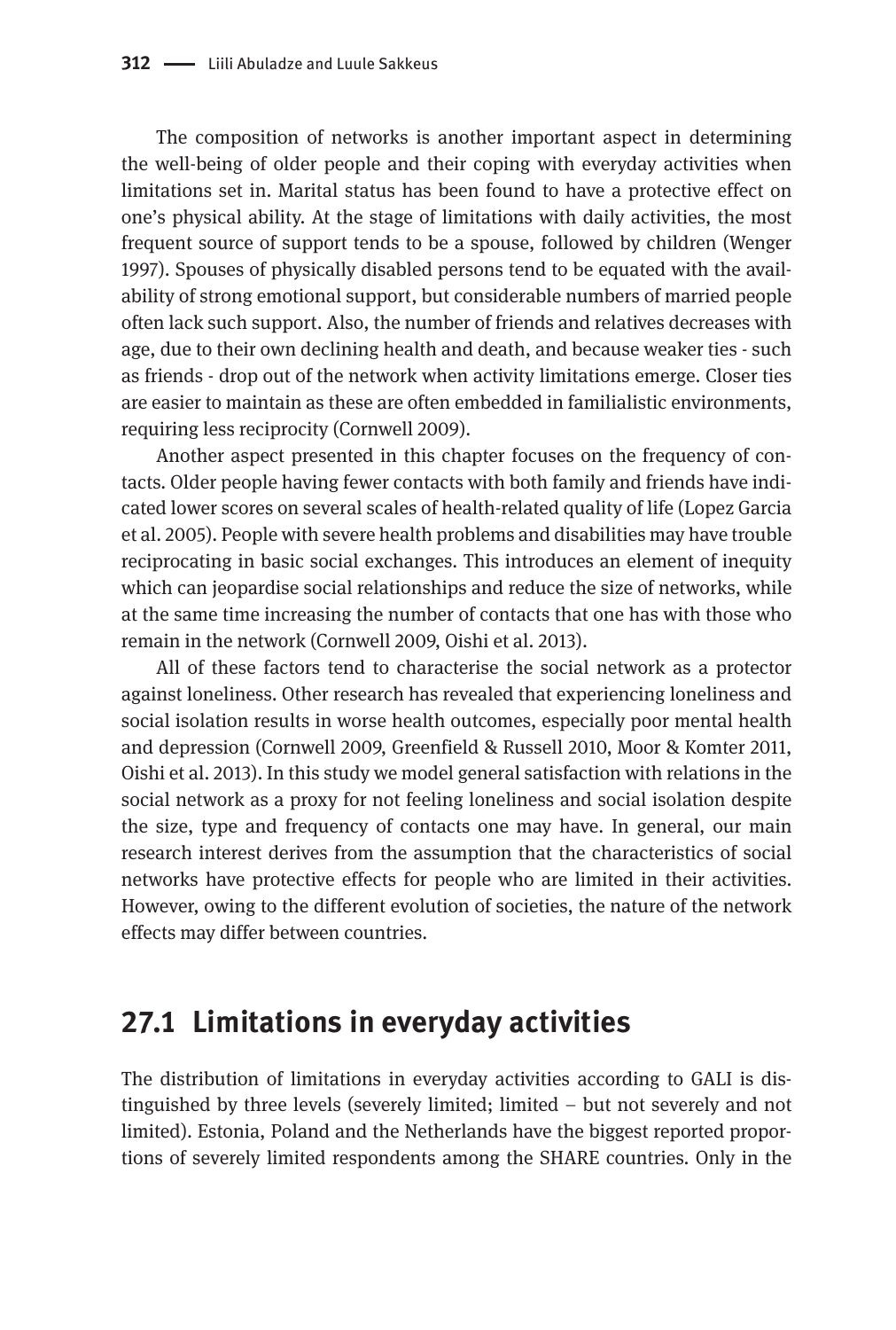Czech Republic the majority  $(40\%)$  are limited to some extent, but not severely. Moreover, in Germany and the Czech Republic, the differences in the proportions of not limited and less limited are the smallest.

Partly due to its having the largest share of severely limited respondents, and because it is one of the new countries participating in SHARE, Estonia was used as the reference country in the regression models of the current research. We should point out as well that Estonia holds the middle position on several other variables and is thus a good reference base to see the variety among the countries.

### **27.2 Network size**

Descriptive analysis shows that within most of the SHARE countries, the severely limited respondents tended to have a smaller average network size, and those that were less limited had the largest (Figure 27.1). In Italy, Spain and Germany, the largest networks were among the not limited. In Spain and Italy there were large internal differences between the limitation categories. Networks of the severely limited were smallest in East and South European countries. The severely limited in Italy, Spain, Slovenia, Poland and the Czech Republic reported having less than two network members, on average, corresponding to these countries smaller networks overall.



**Figure 27.1:** The mean size of social networks, by limitations of everyday activities Notes: Number of observations: 56,367 Source: SHARE Wave 4 release 1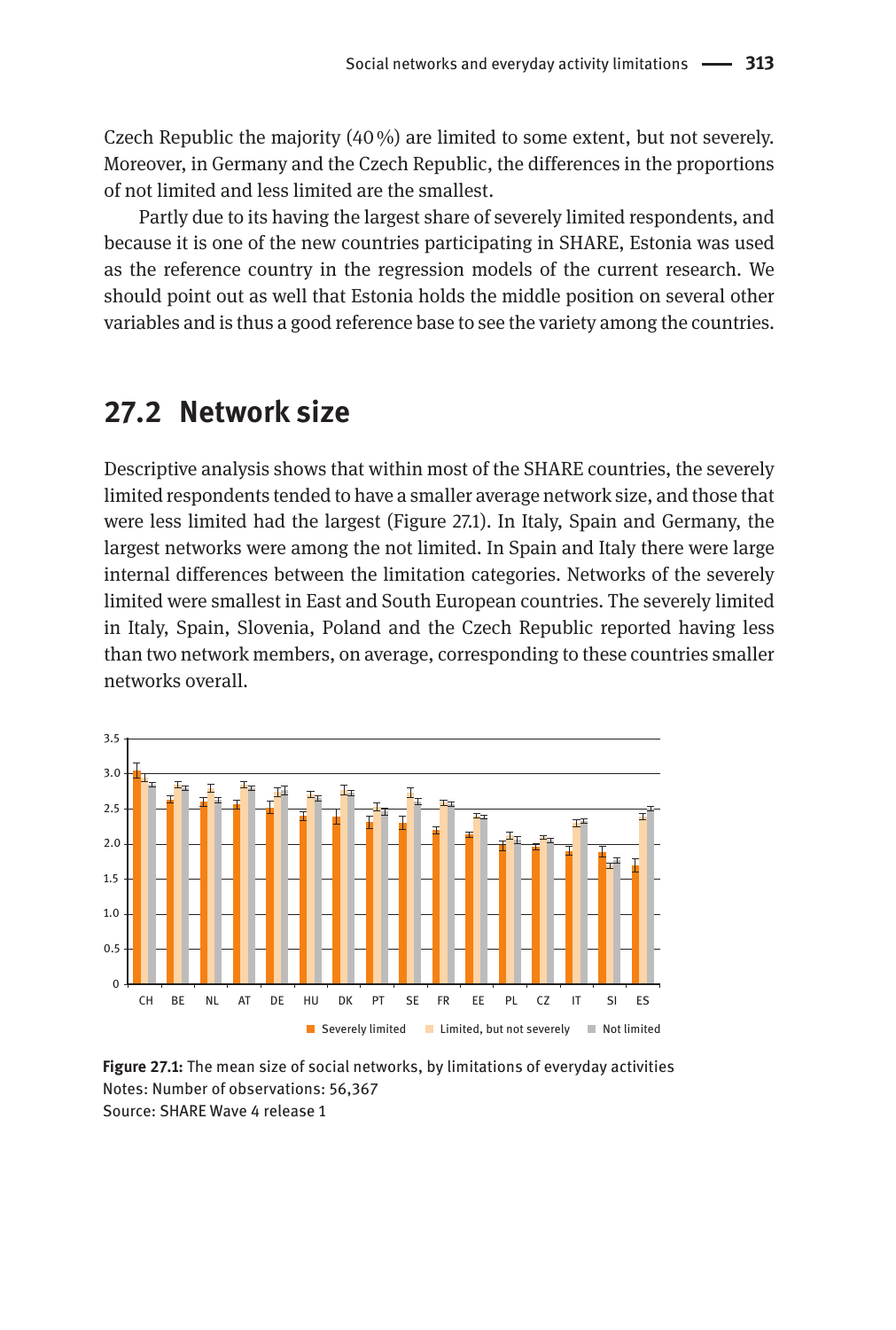We also found that network size was smaller in older age, which may be related to decreasing survival rates of network members and to a higher likelihood of developing limitations. Respondents aged 50–64 years had larger networks than the 80+ year olds in most of the countries. Respondents aged 80 and above in Slovenia, the Czech Republic, Poland and Italy had, on average, fewer than two network members, corresponding once again to their smaller overall networks.

Multinomial logistic regression results (not shown, available on request) revealed that respondents from Austria, the Netherlands, Denmark and Hungary had the highest overall chance of having any network (at least one member) across all the limitation groups. The lowest chance was observed in Italy and Slovenia. The highest possibility of having a network among the severely limited group was in Switzerland, and lowest in Spain and Italy compared to Estonia. Spanish respondents showed large differences again across the three limitation groups – the not limited seem to have had a five-fold higher chance of having a network than the corresponding Estonian population whereas the chance of having any ties was one of the lowest among the severely limited Spaniards. However, Spain having the smallest share and Estonia the largest share of severely limited respondents might explain some of these differences. Also, men had a lower chance of having networks than women across all the limitation categories.

#### **27.3 Network composition**

Further analysis showed that the majority of respondents (above 80%) had at least one family member in their network. Only severely limited 80+ year olds had a slightly lower proportion  $(78\%)$ . In general, the proportion of family members such as spouses, siblings and parents in networks falls with age owing to their survival rates, while younger generations of relatives replace them. Although a clear pattern of the decreasing share of siblings with age can be seen across all limitation groups, it is not as remarkable for the 50–64 year olds as might have been expected, due to demographic shifts. The proportions of those having children and grandchildren in networks increased with age. However, the share of people having grandchildren in the network remained below ten per cent among the 80+ year olds across all the limitation groups. Thus, replacement by grandchildren is not yet predominant.

Regression analysis showed a 1.2–1.4 times lower likelihood for men to have any family members in their network compared to women across all the limitation categories, but it was lowest for the severely limited. In addition, having family in the network was less common for severely limited respondents with low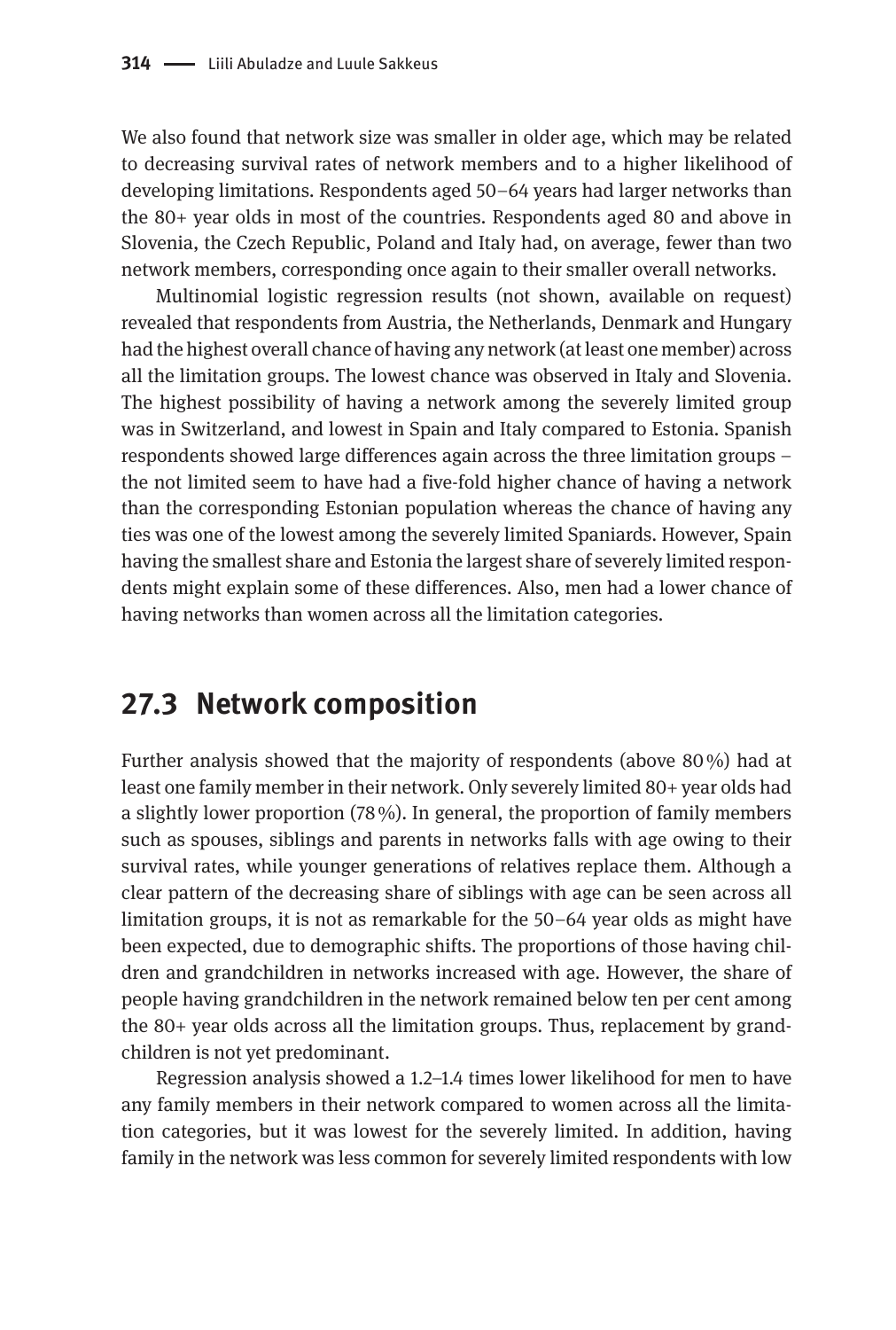or medium level education compared to those with high education (but these differences were not significant). The oldest severely limited respondents reported no family ties in their networks most often. Married respondents and those in registered partnerships were more likely to have networks consisting solely of family ties than the other marital status groups. The chances of having any family ties in one's network were highest in Austria, Hungary and Estonia across all the limitation groups. The Netherlands showed highest likelihood of having family ties among the less limited. This might point towards these countries being more familialistic. Severely limited respondents from Spain, Belgium, Slovenia, the Czech Republic and France indicated the lowest chance of having family ties in their networks. Despite their having the largest shares of formal helpers (except Slovenia and the Czech Republic), however, these proportions are still too low to replace family ties.

The proportion of severely limited respondents having children in their networks increased from 47.9 per cent among those aged 50–64 to about 56 per cent among those aged 65 and higher. According to the regression results, the likelihood of having children among one's social ties was almost two times smaller for severely limited men than for women. This decreased to 1.8 times lower among the less limited and not limited men. This finding suggests different communication patterns between men and women and their children. For example, relationships between fathers and their children can be particularly less common after partnership dissolution (Kalmijn 2007, Dykstra & Keizer 2009). The likelihood of having children in the network was higher for the 80+ age group. Respondents from Hungary, Austria and Portugal showed the highest chances of having children in their networks across all the limitation groups. Severely limited Slovenian respondents had the smallest likelihood of having children in their networks, but it was low also among Slovenians in other limitation groups.

Some 58 per cent of the severely limited 50–64 year olds had a spouse or a partner in their network while among the less limited the figure was 64 per cent, and 67.7 per cent among the not limited. The severely limited clearly have a worse 'starting point' in terms of partner availability and it deteriorates with age – by age 80+ the share of severely limited respondents with a partner in their network was the smallest (29.6%) compared to the same age groups among the less limited  $(36.4%)$  and the not limited  $(38.1%)$ . Within family ties, men had a much higher possibility of having a spouse or a partner in their networks than women across all the limitation groups, being the highest in the less limited group (2.1 times that of the women). Men live more often with a partner until the end of their lives and benefit from having had an important support resource. The likelihood of having a partner decreased in older ages, owing to different survival rates of spouses. In most countries the possibility of having a spouse decreased with the onset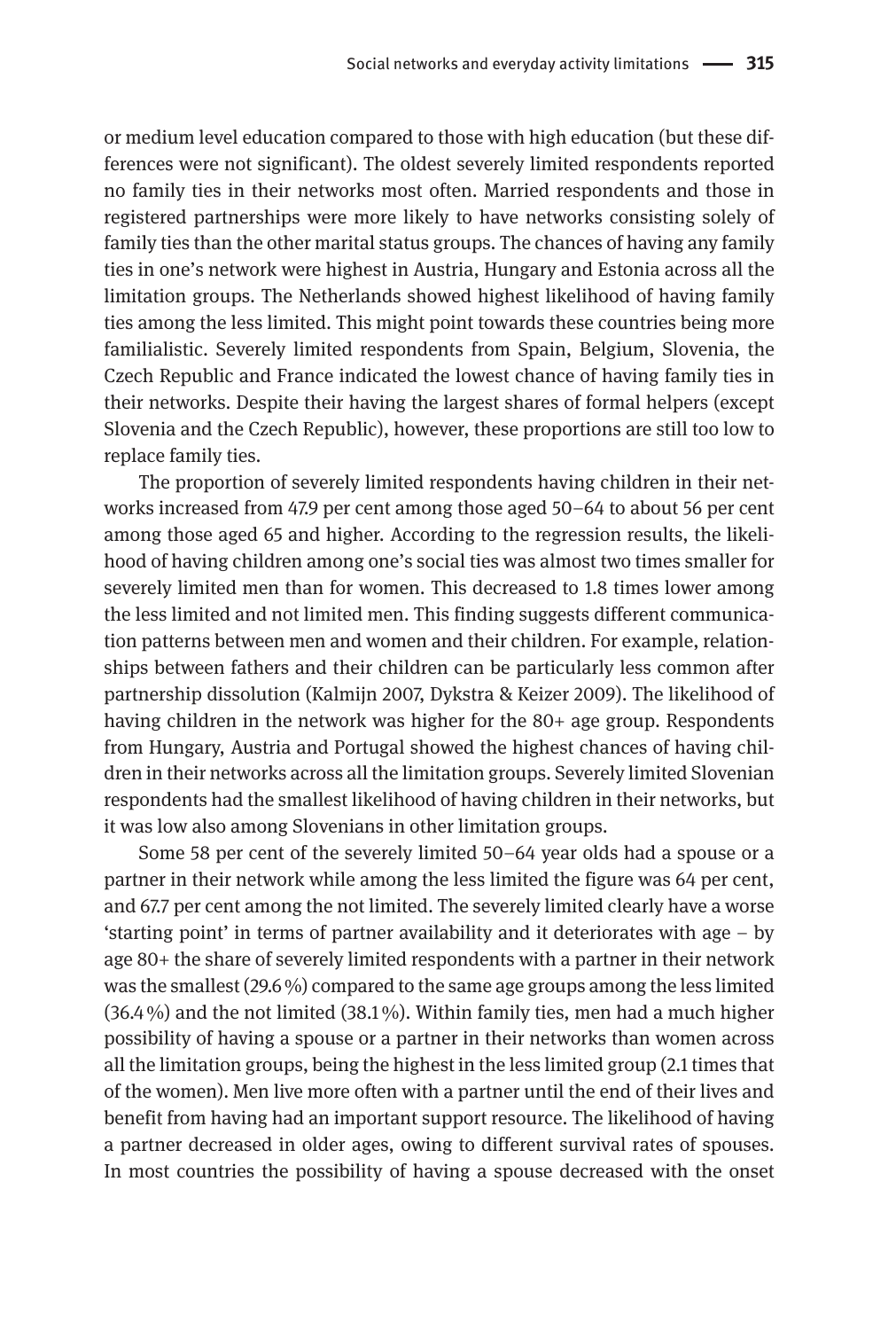of more severe limitation, reflecting the smaller proportions of severely limited persons with a spouse or a partner overall.

The proportion of people having friends in their network also decreased with age. Moreover, a smaller proportion of severely limited 50–64 year olds (31 %) had friends in their network than their peers had (31.9% among the less limited and  $32.6\%$  among the not limited). By the age of 80+, the proportion of respondents with friends was smallest among the severely limited (14.8% compared to 18.7%) among the less limited, and 22.7% among the not limited). As friends tend to be of the same age, their existence in networks in later life depends also on their survival. Having friends in one's network was 1.7 times less likely for men than women, according to the regression results. Being married and living together with a partner decreased the likelihood of having friends in the network. Marriage provides a strong tie but having others in the network brings other benefits. Highly educated respondents had a higher likelihood of having friends compared to other education levels across all the limitation categories. Severely limited respondents with low education had a 2.4 times lower likelihood of having friends than those with high education. Respondents from Eastern Europe together with Portugal differed by having less likelihood of reporting friends than the rest of Europe, especially among those with no limitations. Among the severely limited, respondents from Hungary and Spain showed the lowest likelihood of having friends in the network compared to Estonia, followed by those from the Czech Republic, Italy, Portugal and Slovenia. The likelihood of having friends decreased as the functional level moved towards the severely limited in Spain and Hungary. Within Spain, the likelihood of having friends was one of the highest among the not limited while it became the lowest for the severely limited Spaniards.

### **27.4 Frequency of contacts**

Figure 27.2 shows descriptive results of the average frequency of contact within the network by the three limitation categories. In most countries, the severely limited had the least average frequency of contact. Respondents from Hungary and Portugal had the highest contact frequency overall, including among the severely limited. While Spanish respondents had the second highest contact frequency among the less limited and the not limited, they had the lowest average contact frequency among the severely limited (a score of 4.1 or slightly less than once a week). This underscores the great internal differences across limitation groups regarding social network characteristics in Spain.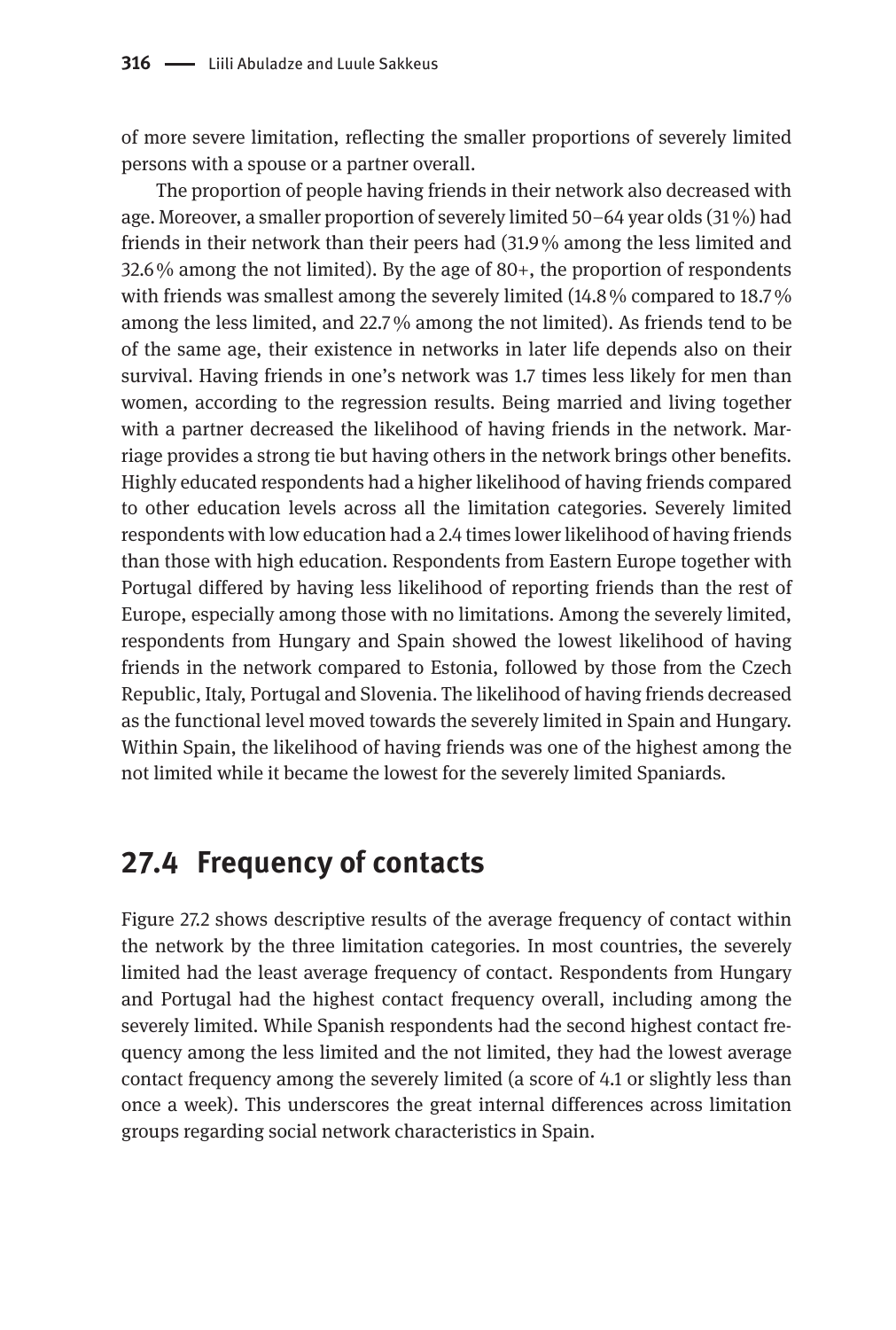

**Figure 27.2:** Average frequency contact with social network, by limitations of everyday activities Notes: Number of observations: 54,756 Source: SHARE Wave 4 release 1

Logistic regression of contact frequency (with daily/several times a week as the reference category) revealed that men were 1.7 times more likely than women to have had no contact with their social network (Table 27.1). This supports the idea of men's higher vulnerability. Women are likely to communicate with their network members more often. Also, the 80+ age group was more likely to have had no contact with its networks. Taking into account that this age group has also smaller networks makes them needing the most attention. Severely limited respondents had 1.6 times the possibility of the not limited to have had no contact with their network. Highly educated respondents had a higher likelihood of having sometimes contact with their networks than less educated people compared to the likelihood of interacting daily or several times a week. Older respondents from Italy, Slovenia, France, Poland, the Czech Republic and Belgium were more likely to have had no contact with their networks than those from Estonia while in Portugal, Hungary, the Netherlands and Austria respondents were significantly less likely to have had no contact with their networks. The latter three countries also had the greatest number of family and children ties (strong ties) in their networks, which results in having more frequent interaction.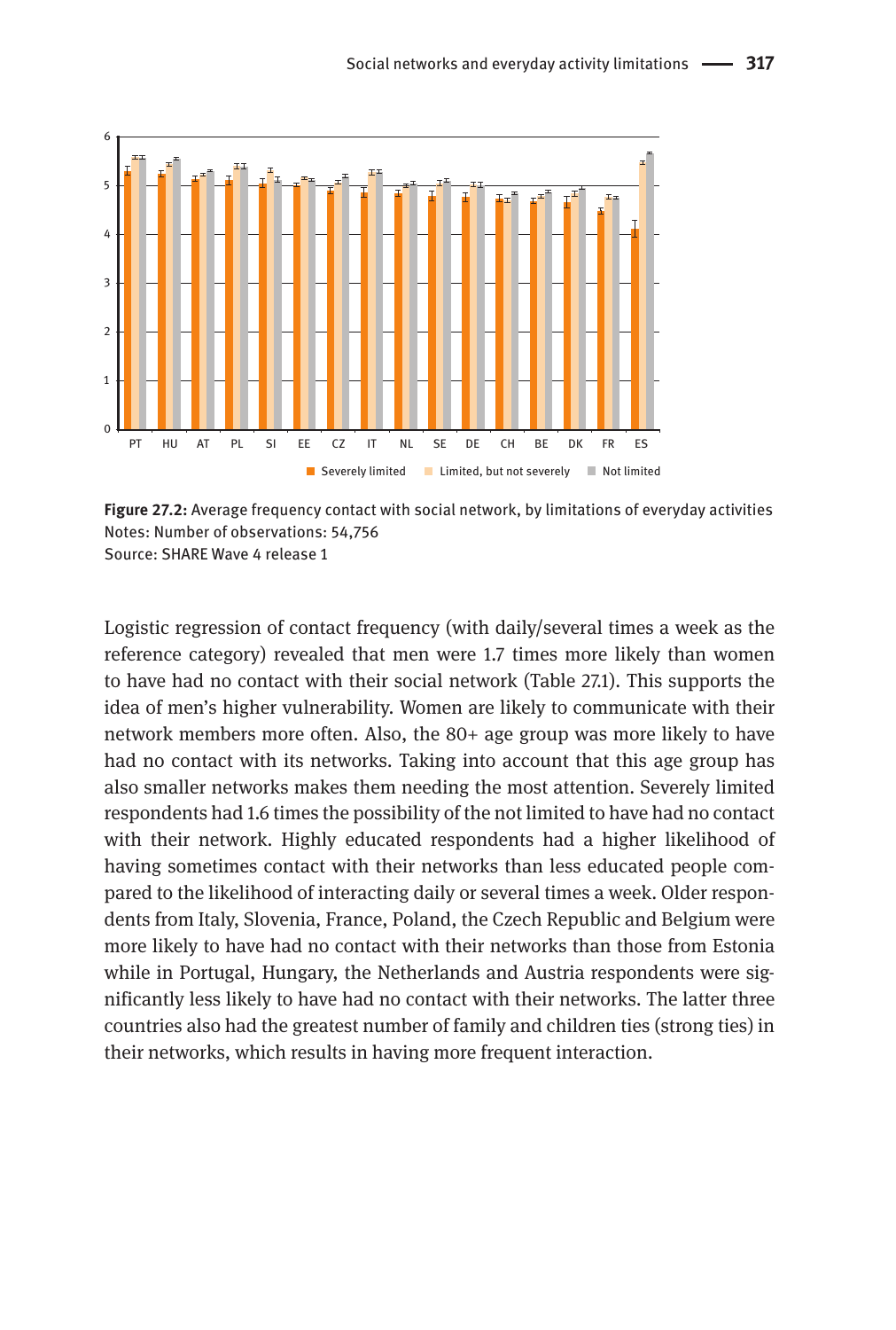|                             | <b>Never</b> |          | <b>Sometimes</b> |          |
|-----------------------------|--------------|----------|------------------|----------|
|                             | Exp(B)       | S.E.     | Exp(B)           | S.E.     |
| Male                        | 1.738***     | (0.0435) | 0.993            | (0.0262) |
| $50 - 64$                   | $0.528***$   | (0.0628) | $0.726***$       | (0.0426) |
| $65 - 79$                   | $0.616***$   | (0.0575) | 0.932            | (0.0402) |
| Married and living together | $0.430***$   | (0.0577) | $0.482***$       | (0.0371) |
| Registered partnership      | $0.375***$   | (0.2261) | $0.695***$       | (0.1040) |
| Married, living separated   | 0.977        | (0.1733) | 1.035            | (0.1038) |
| Never married               | $1.459***$   | (0.0846) | 1.586***         | (0.0546) |
| Divorced                    | 1.124        | (0.0808) | 1.236***         | (0.0481) |
| (Pre) primary               | 1.348***     | (0.0646) | $0.576***$       | (0.0346) |
| (Post) secondary            | 0.985        | (0.0661) | $0.683***$       | (0.0323) |
| Severely limited            | $1.621***$   | (0.0532) | $1.079**$        | (0.0365) |
| Limited, but not severely   | $0.829***$   | (0.0511) | $1.115***$       | (0.0286) |
| AT                          | $0.554***$   | (0.1138) | $0.750***$       | (0.0565) |
| DE                          | 1.127        | (0.1549) | $1.377***$       | (0.0782) |
| <b>SE</b>                   | 0.792        | (0.1506) | 1.338***         | (0.0723) |
| <b>NL</b>                   | $0.633**$    | (0.1510) | 2.008***         | (0.0606) |
| ES                          | 0.966        | (0.1103) | $0.302***$       | (0.0991) |
| IT                          | 2.095***     | (0.0912) | $0.436***$       | (0.0865) |
| <b>FR</b>                   | 1.887***     | (0.0854) | 1.906***         | (0.0499) |
| DK                          | 1.168        | (0.1311) | $1.645***$       | (0.0649) |
| <b>CH</b>                   | 1.237        | (0.1127) | 2.556***         | (0.0533) |
| BE                          | $1.240**$    | (0.0950) | 1.951***         | (0.0502) |
| CZ                          | $1.529***$   | (0.0856) | 0.953            | (0.0543) |
| PL                          | 1.348**      | (0.1296) | $0.503***$       | (0.1102) |
| HU                          | $0.635**$    | (0.1304) | $0.523***$       | (0.0778) |
| PT                          | $0.727**$    | (0.1472) | $0.345***$       | (0.1118) |
| SI                          | $2.331***$   | (0.0957) | $0.480***$       | (0.0867) |

**Table 27.1:** Multinomial logistic regression of average frequency of contact with social networks

Significance: \*\*\* =  $1\%$ ; \*\* =  $5\%$ ; \* =  $10\%$ 

Source: SHARE Wave 4 release 1

Notes: Reference categories: daily/several times a week; female; 80+ year olds; widowed; tertiary education; Estonia; Number of observations: 53,917.

## **27.5 Satisfaction with networks**

Although satisfaction with networks was generally high, the severely limited were the least satisfied (mean=8.6; scale range 0–10) (Figure 27.3). Given the smaller networks and lesser diversity in the networks of the severely limited, especially among those who are 80 and above, this assessment reflects their more disad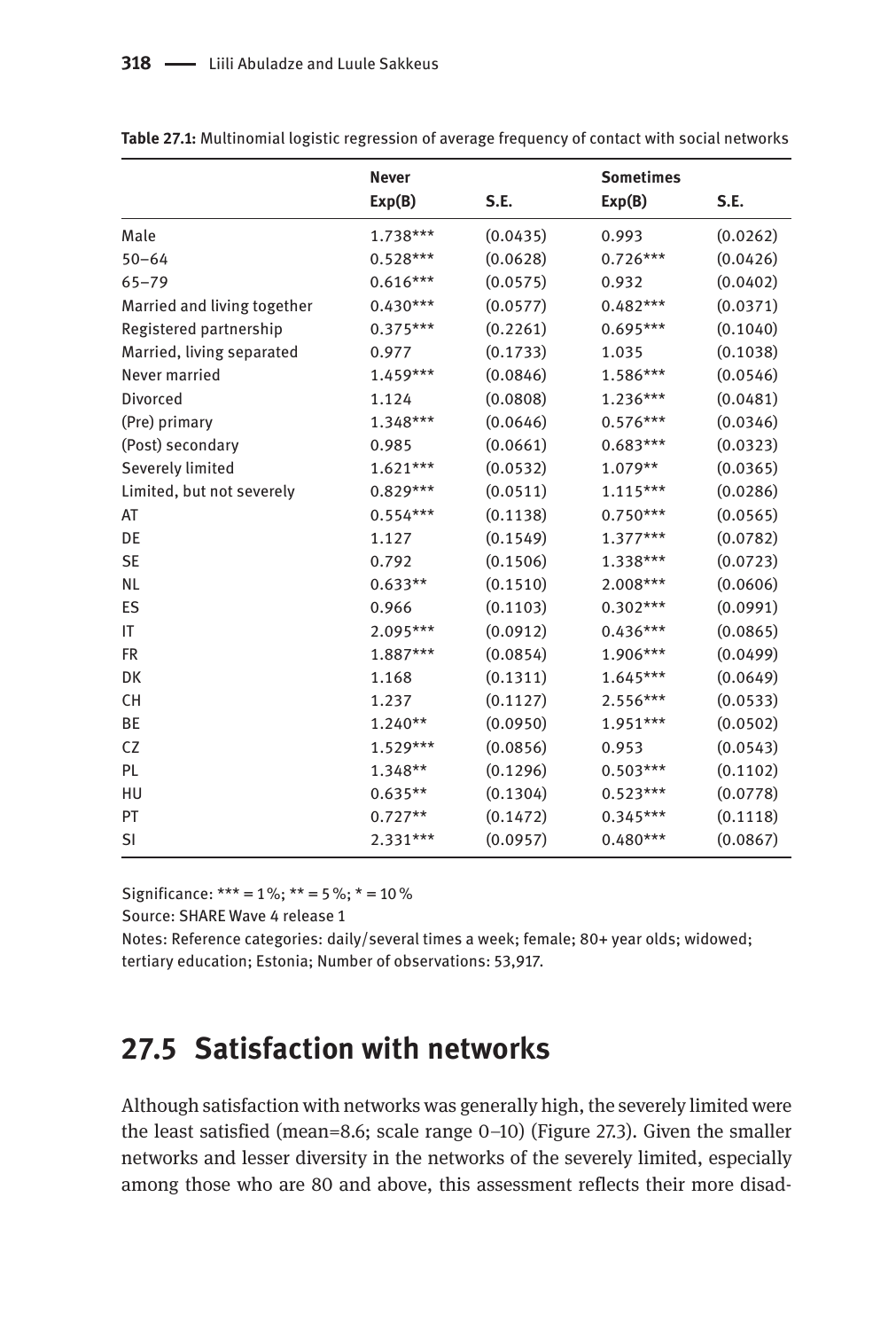vantaged position. Also, among the severely limited only those in Denmark and Portugal had an average satisfaction score above nine points. The lowest evaluation score was observed among severely limited German respondents (8.5). Less limited and not limited 50–64 year olds were less satisfied with their networks than were older respondents even though their networks were relatively better off (larger, more diverse and having more frequent interaction). Respondents from Sweden and Denmark indicated having the highest satisfaction levels among both the less limited and the not limited, while those from the Netherlands, France and Belgium showed the lowest satisfaction levels compared to Estonia. It seems, therefore, that greater satisfaction with networks is not always related to better social network parameters.



**Figure 27.3:** Average satisfaction with social networks, by limitations of everyday activities Notes: Number of observations: 55,252 Source: SHARE Wave 4 release 1

## **27.6 Influence of social networks on limitations of everyday activities**

Network size increases with the onset of limitations (Cornwell 2009), but this is confirmed only for the less limited group. The severely limited older population tends to have the smallest networks. Moreover, while the networks of older Europeans are largely composed of family members, the severely limited are less likely to have family ties (or friends) among their network contacts. In addition, the number of friends and siblings in the network decreases with age, as the proportion of children increases. However, the effect of major demographic shifts is not fully apparent in the present analysis, probably due to large shares of the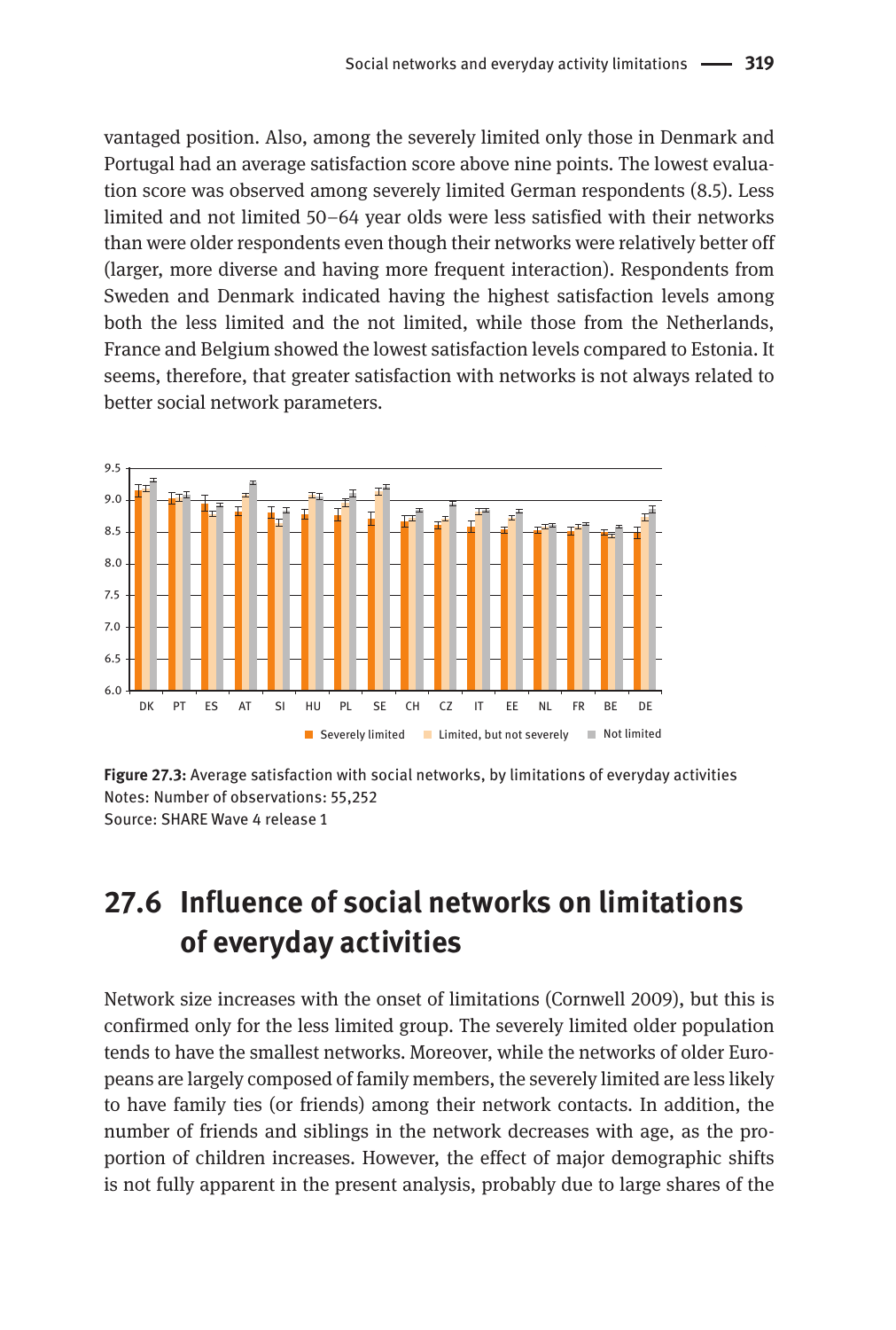older European population still belonging to the baby boom generation. As such, the new challenges for older people that are posed by recent demographic shifts might not yet be reflected in the social network dynamics of the SHARE Wave 4 sample.

Older men, especially those who are severely limited, stand out as a vulnerable population group, reflecting similar findings in earlier research (Kalmijn 2007, Dykstra & Keizer 2009). Even though they are more likely to have a spouse nearby, their spouse is often their only network member. Similarly, the severely limited 80+ group is vulnerable in terms of its having fewer people to communicate with, less diverse networks, lesser interaction and lower satisfaction with the networks, corroborating similar findings elsewhere (Litwin 2011). It might be that those in the severely limited 80+ group have difficulties with maintaining reciprocal relationships due to having limitations, but the underlying mechanisms to explain this need further analysis.

Education indicated some protective effects against the social isolation of severely limited older people as the more highly educated benefited from having both more family members and more diverse ties in their networks. This finding is in line with earlier research results (Greenfield & Russell 2010, Oishi et al. 2013). Nevertheless, this association, as well as the role of education in bringing together different networks, needs more exploration.

The severely limited tend to have lower satisfaction with their networks than the less limited and the not limited in most countries. Also, the less limited and not limited among the 50-64 year olds were less satisfied with their networks than the corresponding older groups of respondents. Moreover, in several cases better network characteristics did not always go together with higher satisfaction levels.

Switzerland, Belgium and France seem to provide a more mobile environment for limited older people to maintain their social relationships. Most East European and South European countries are less mobile socially, with Slovenia, Spain and Italy standing out in particular. Spain and to some extent Italy exhibited large internal differences between the not limited and the severely limited groups, explained possibly by the stigmatisation of the latter.

Hungary, Austria, Estonia and Portugal can be considered as more familialistic in that family ties were the dominant relationship categories found in the networks in these countries. Conceptually, familialism assumes that family ties remain or become stronger with the development of severe limitations. However, in several countries replacement by either children or formal helpers is not taking place among the severely limited. This makes familialism a vulnerable concept as people lean on family ties too extensively. The gap between the need and the availability of family support should be addressed by development of better formal care. Different communication opportunities should be developed for